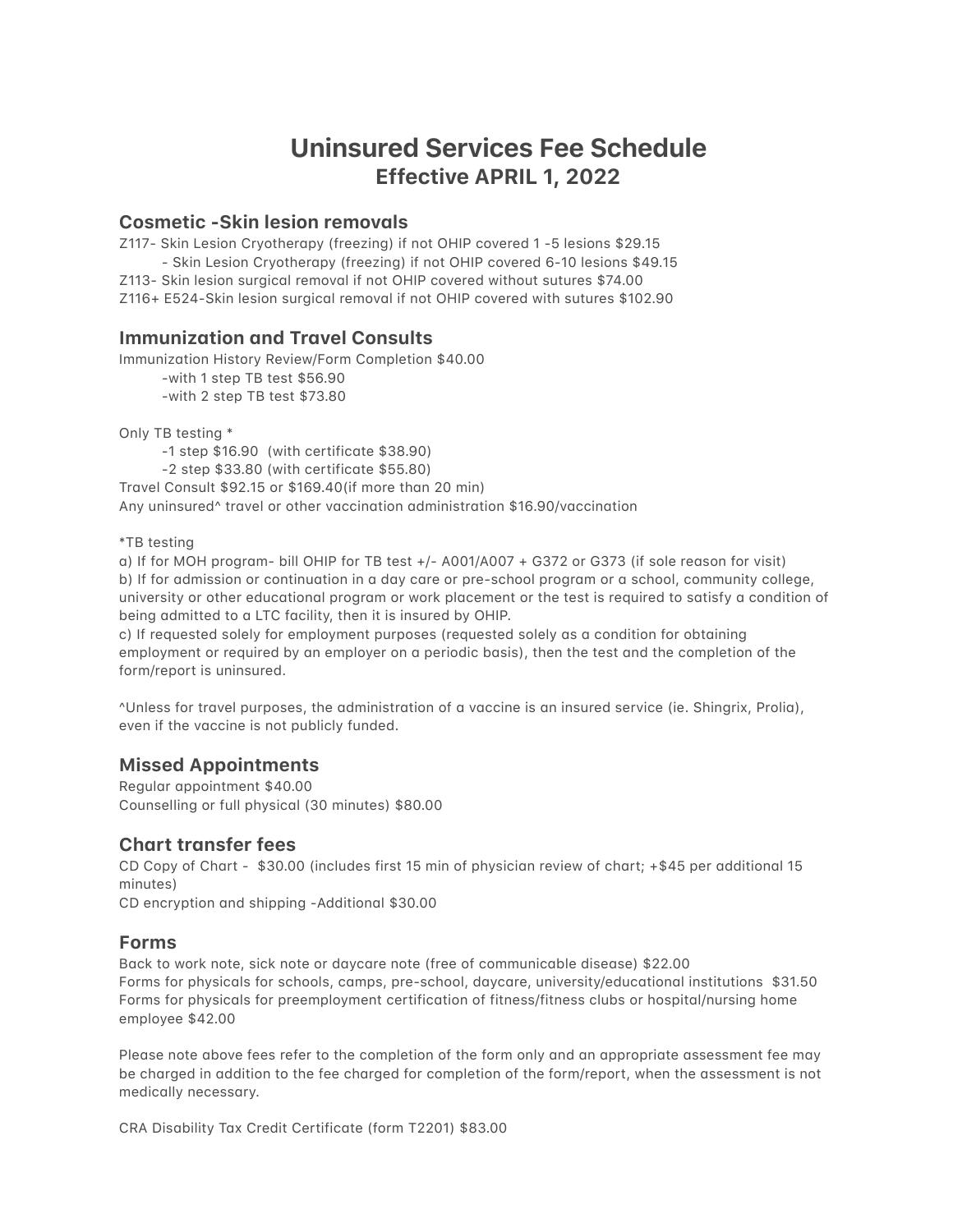Medical Report for a CPP Disability Benefit (SCISP-2519) \$85.00 CPP Narrative Medical Report \$150.00 (Driver's) Full Medical History and Physical Exam Assessment +Urine Dip + Form Completion \$281.50 Insurance Medical Examination (assessment and report) \$260.00 Attending Physician Statement \$160.00 Insurance Certificate OCF- 3 Disability Certificate \$160.00 Insurance Certificate OCF-18 Treatment Plan \$160.00 Medical certificate employment insurance sickness benefits \$44.00 Medical certificate for employment insurance compassionate care benefits \$62.00 Travel cancellation insurance form \$42.75 Life insurance death certificate \$54.00

## Life and health insurance reports

Attending Physician's Statement \$160.00 System-Specific or Disease Specific Questionnaire \$107.00 System-Specific Examination \$129.00 Insurance Medical Examination \$260.00 Clarification Report \$429.00/hour Full Narrative Report \$429.00/hour

The completion of any associated forms or reports (including follow-up forms/reports) would be an additional charge and it is recommended that physicians use their own hourly rate to determine the fee.

There will be no charge for the following forms:

- Application for Accessible Parking Permit
- Accessible Transit Eligibility Application forms
- Children's Aid Society Forms (on behalf of a child)
- Canadian Passport Application
- Ministry of Health Forms (e.g., Assistive Devices, etc.)